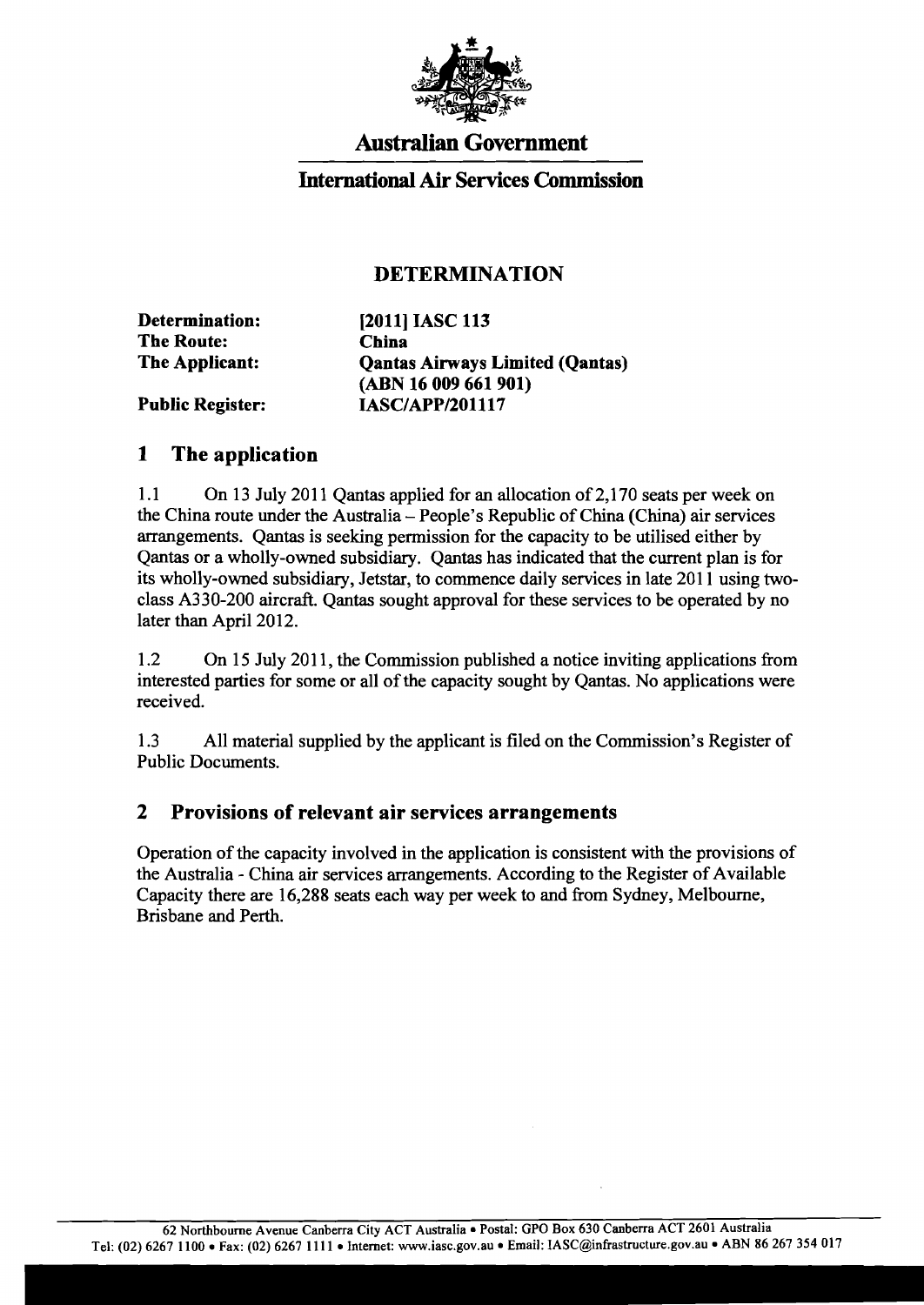# **3 Delegate's consideration**

#### 2.1 In accordance with section 27AB of the

*International Air Services Commission Act* 1992 (the Act) and regulation 3A of the *International Air Services Commission Amendment Regulations 2003 (No.1),* the delegate of the Commission may consider the Qantas application.

2.2 Under paragraph 6.2 of the Minister's policy statement, the Commission is required only to apply the criteria in paragraph 4 of the policy statement. Under paragraph 4 the use of entitlements by an Australian carrier that is reasonably capable of obtaining the necessary approvals and of implementing its proposals is of benefit to the public. For an established international carrier such as Qantas, this means that there is public benefit arising from the use of the entitlements.

2.3 The delegate concludes that an allocation to Qantas of 2, 170 seats per week in each direction on the China route would be of benefit to the public.

# **3 Determination allocating capacity on the China route to Qantas Airways ([2011] IASC 113)**

3.1 The delegate, on behalfofthe Commission, makes a determination in favour of Qantas allocating 2,170 seats of capacity per week in each direction between' Australia and China, from the seats of capacity available to the designated airlines of Australia to and from Sydney, Melbourne, Brisbane and Perth.

- 3.2 The determination is for five years from the date of this determination.
- 3.3 The determination is subject to the following conditions:
	- Qantas is required to utilise the capacity by no later than 1 April 2012 or from such other date approved by the Commission;
	- only Qantas, or a wholly owned subsidiary of Qantas, is permitted to utilise the capacity;
	- Cantas is not permitted to utilise the capacity to provide services jointly with another Australian carrier or any other person without the approval of the Commission;
	- changes in relation to the ownership and control of Qantas are permitted except to the extent that any change:
		- results in the designation of the airline as an Australian carrier under the Australia - China air services arrangements being withdrawn; or